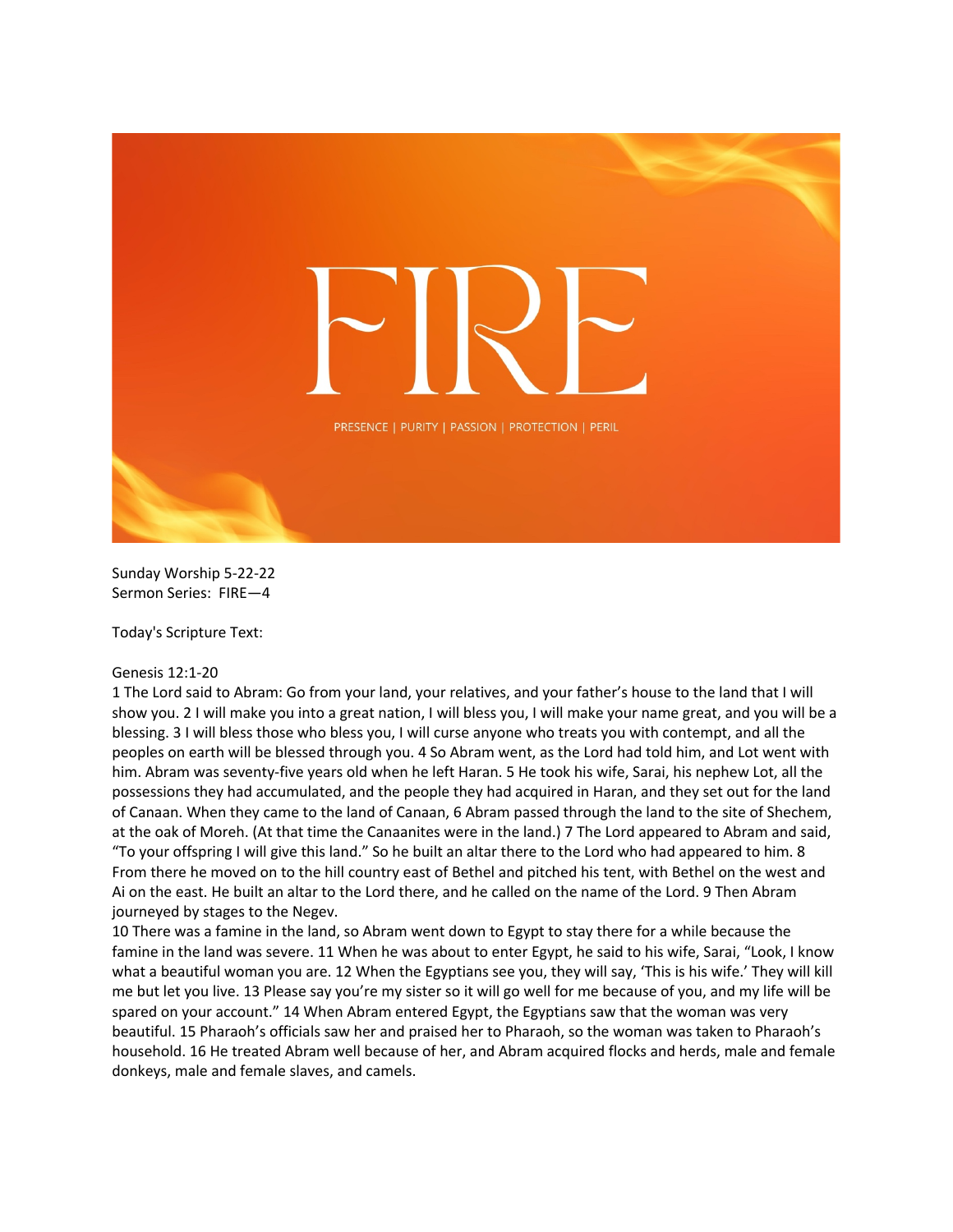17 But the Lord struck Pharaoh and his household with severe plagues because of Abram's wife, Sarai. 18 So Pharaoh sent for Abram and said, "What have you done to me? Why didn't you tell me she was your wife? 19 Why did you say, 'She's my sister,' so that I took her as my wife? Now, here is your wife. Take her and go!" 20 Then Pharaoh gave his men orders about him, and they sent him away with his wife and all he had.

Definitions for today:

The Passion of God's Fire: Intense, driving, conviction to trust God.

The word PIVOT means a marked change, a factor/strategy to improve.

FOUR PIVOT POINTS TO CONSIDER:

Pivot Point 1: Realize that \_\_\_\_\_\_\_\_\_\_\_\_\_\_\_\_\_ trust God.

a. Proverbs 3:5-6 Trust in the Lord with all your heart, and lean not on your own understanding; 6 In all your ways acknowledge Him, and He shall direct your paths.

b. \_\_\_\_\_\_\_\_\_\_\_\_\_\_\_ knows you \_\_\_\_\_\_\_\_\_\_\_ do it.

c. Psalm 119:90 "Your faithfulness continues through all generations;you established the earth, and it endures."

FOUR PIVOT POINTS TO CONSIDER:

\_\_\_\_\_\_\_\_\_\_\_\_\_\_\_\_\_\_\_\_\_\_\_.

Pivot Point 2: When we struggle to trust God, maybe the problem is we

a. Genesis 12:11-12 When he was about to enter Egypt, he said to his wife, Sarai, "Look, I know what a beautiful woman you are. 12 When the Egyptians see you, they will say, 'This is his wife.' They will kill me but let you live.

b. Proverbs 3:5b …do not depend on your own understanding.

c. 1 John 3:18-21 My little children, let us not love in word or in tongue, but in deed and in truth. 19 And by this we know that we are of the truth, and shall assure our hearts before Him. 20 For if our heart condemns us, God is greater than our heart, and knows all things. 21 Beloved, if our heart does not condemn us, we have confidence toward God.

d. Psalm 34:17 When the righteous cry for help, the Lord hears, and rescues them from all their troubles.

e. \_\_\_\_\_\_\_\_\_\_\_\_\_\_\_\_\_ means you \_\_\_\_\_\_\_\_\_\_ doing it.

FOUR PIVOT POINTS TO CONSIDER:

Pivot Point 3: We need \_\_\_\_\_\_\_\_\_\_\_\_\_\_\_\_\_\_ to trust God in \_\_\_\_\_\_\_\_\_\_\_\_\_\_\_\_.

a. Genesis 12:7-8 The Lord appeared to Abram and said, "To your offspring I will give this land." So he built an altar there to the Lord who had appeared to him. 8 From there he moved on to the hill country east of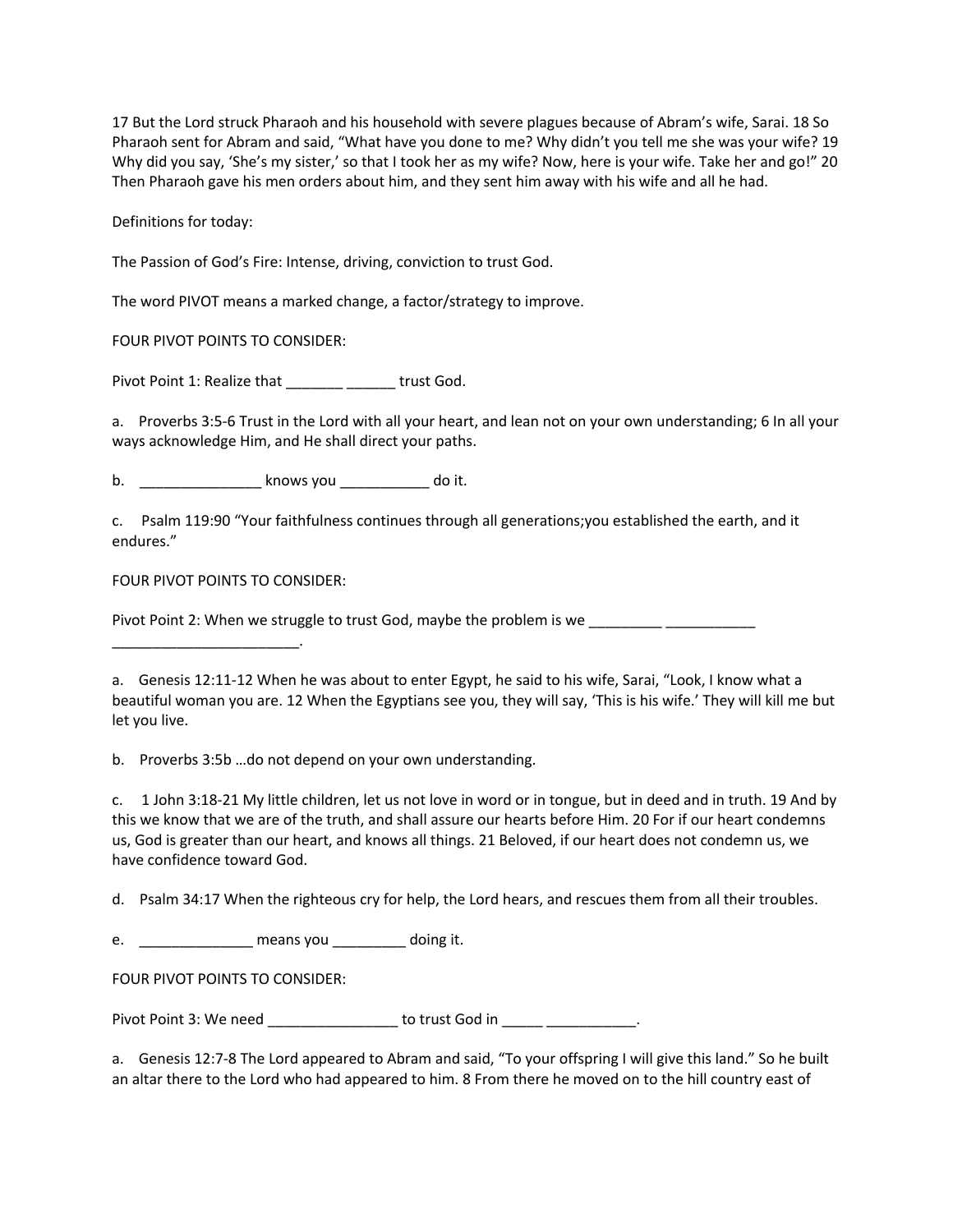Bethel and pitched his tent, with Bethel on the west and Ai on the east. He built an altar to the Lord there, and he called on the name of the Lord.

b. Acts 4:23-31 On their release, Peter and John went back to their own people and reported all that the chief priests and the elders had said to them. 24 When they heard this, they raised their voices together in prayer to God. "Sovereign Lord," they said, "you made the heavens and the earth and the sea, and everything in them. 25 You spoke by the Holy Spirit through the mouth of your servant, our father David: "'Why do the nations rage and the peoples plot in vain? 26 The kings of the earth rise up and the rulers band together against the Lord and against his anointed one.' 27 Indeed Herod and Pontius Pilate met together with the Gentiles and the people of Israel in this city to conspire against your holy servant Jesus, whom you anointed. 28 They did what your power and will had decided beforehand should happen. 29 Now, Lord, consider their threats and enable your servants to speak your word with great boldness. 30 Stretch out your hand to heal and perform signs and wonders through the name of your holy servant Jesus." 31 After they prayed, the place where they were meeting was shaken. And they were all filled with the Holy Spirit and spoke the word of God boldly.

c. The means you all give up!

FOUR PIVOT POINTS TO CONSIDER:

Pivot Point 4: \_\_\_\_\_\_\_\_\_\_\_\_\_ the \_\_\_\_\_\_\_\_\_\_\_\_\_\_\_\_\_—Let \_\_\_\_\_\_\_ and let \_\_\_\_\_\_\_\_\_\_\_!

Focusing on the safety net is risky… we must learn to focus on God!

a. Genesis 12:17 But the Lord struck Pharaoh and his household with severe plagues because of Abram's wife, Sarai.

b. Proverbs 3:7-10 Don't be impressed with your own wisdom. Instead, fear the Lord and turn away from evil. 8 Then you will have healing for your body and strength for your bones. 9 Honor the Lord with your wealth and with the best part of everything you produce. 10 Then he will fill your barns with grain, and your vats will overflow with new wine.

c. Proverbs 3:26 For the LORD will be your confidence, And will keep your foot from being caught.

d. Matthew 6:24 (Jesus said) No one can serve two masters. Either you will hate the one and love the other, or you will be devoted to the one and despise the other…

e. Psalm 37:4-5 Take delight in the Lord, and He will give you your heart's desires. 5 Commit everything you do to the Lord. Trust Him, and He will help you.

f. Luke 12:32 So don't be afraid, little flock. For it gives your Father great happiness to give you the Kingdom.

g. Philippians 4:6-7 Don't worry about anything; instead, pray about everything. Tell God what you need, and thank him for all he has done. 7 Then you will experience God's peace, which exceeds anything we can understand. His peace will guard your hearts and minds as you live in Christ Jesus.